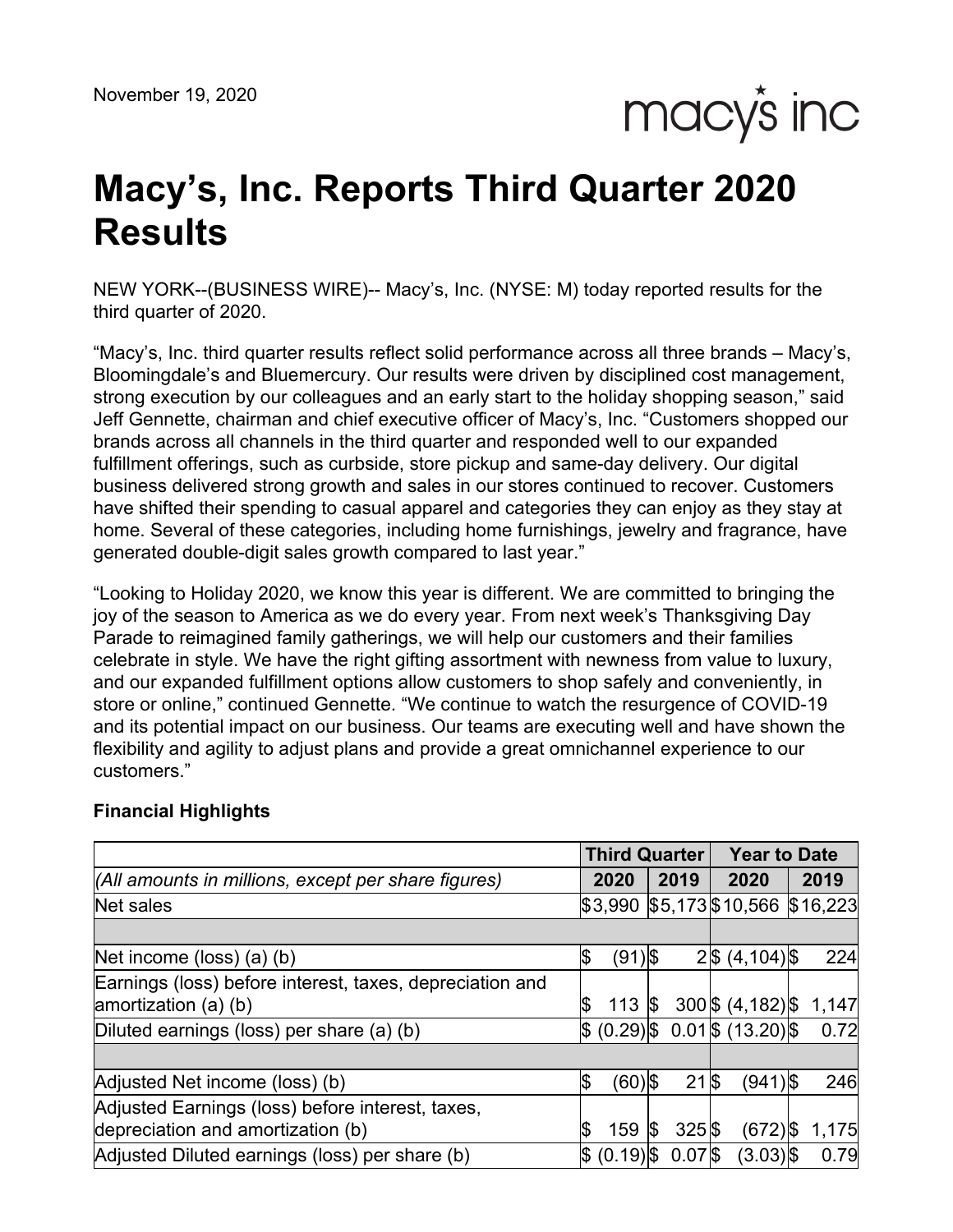(a): The results for the 39 weeks ended October 31, 2020 include the pre-tax impact of the non-cash goodwill and long-lived asset impairment charges of \$3.1 billion and \$83 million, respectively, as well as the related tax impact.

(b): The results for the 13 and 39 weeks ended October 31, 2020 include benefits of tax law changes resulting from the Coronavirus Aid, Relief and Economic Security ("CARES") Act. Note: Adjusted metrics reflect the exclusion of certain items from the respective financial measures. Please see the final pages of this news release for important information regarding the nature of such excluded amounts and calculation of the company's non-GAAP financial measures.

# **Third Quarter Highlights**

- Positive EBITDA one quarter sooner than expected.
- Strong liquidity position with approximately \$1.6 billion in cash and approximately \$3 billion of untapped capacity in the company's asset-based credit facility.
- Digital sales grew 27% over third quarter 2019. Digital sales penetrated at 38% of total owned comparable sales.
- Comparable sales down 21.0% on an owned basis and down 20.2% on an owned plus licensed basis, due to continued stores recovery and continued growth of digital business.
- Inventory down 29% from third quarter 2019. The company exited the quarter in a clean inventory position.
- Gross margin of 35.6% compared to 23.6% in the second quarter of 2020, an improvement of approximately 12 percentage points. The improvement was driven by disciplined inventory management, better sell through of both full-price and clearance merchandise and lower clearance markdowns.
- Selling, general and administrative ("SG&A") expense of \$1.7 billion, down \$476 million from third quarter 2019, illustrating efficient expense management and improved colleague productivity in stores.
- $\bullet$  Diluted loss per share of \$(0.29) and Adjusted diluted loss per share of \$(0.19).

# **2020 Guidance**

Macy's, Inc. previously withdrew its 2020 earnings guidance due to ongoing uncertainty as a result of the COVID-19 pandemic. The company is providing limited guidance for 2020, which can be found on the company's website at [www.macysinc.com](http://www.macysinc.com)

# **Conference Call and Webcasts**

A webcast of Macy's, Inc.'s call with analysts and investors to report its third quarter 2020 sales and earnings will be held today (November 19, 2020) at 8:00 a.m. ET. Macy's, Inc.'s webcast, along with the associated presentation, is accessible to the media and general public via the company's website at [www.macysinc.com](http://www.macysinc.com). Analysts and investors may call in on 1-888-394-8218 passcode 9984154. A replay of the conference call and slides can be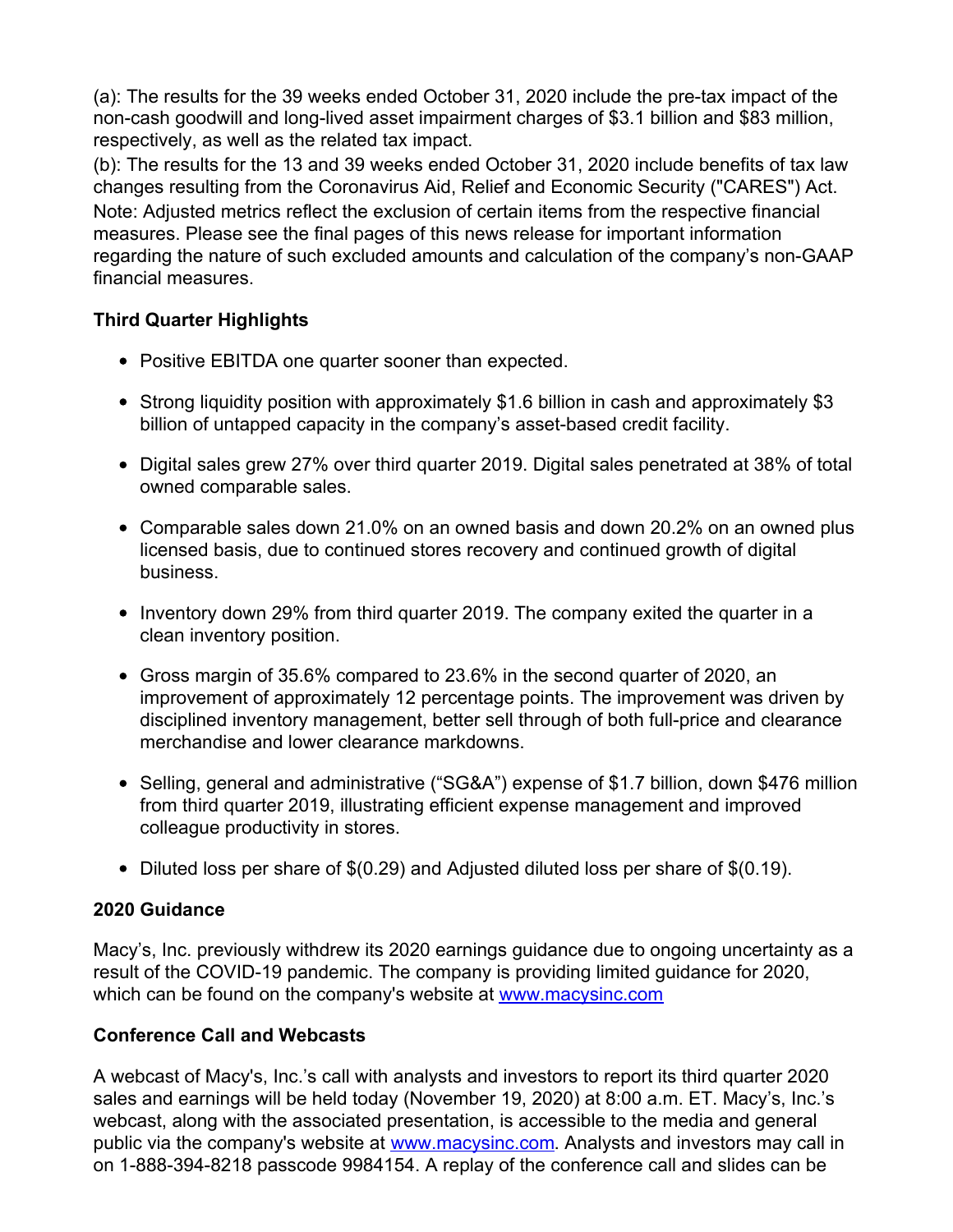accessed on the website or by calling 1-888-203-1112 (same passcode) about two hours after the conclusion of the call. Additional information on Macy's, Inc., including past news releases, is available at [www.macysinc.com/pressroom](http://www.macysinc.com/pressroom).

Macy's, Inc. is scheduled to present at the Morgan Stanley Virtual Global Consumer & Retail Conference at 8:00 a.m. ET on Tuesday, December 1, 2020. Media and investors may access a live audio webcast of the presentation at [www.macysinc.com](http://www.macysinc.com) on December 1, 2020. A replay of the webcast will be available on the company's website.

## **Important Information Regarding Financial Measures**

Please see the final pages of this news release for important information regarding the calculation of the company's non-GAAP financial measures.

# **About Macy's, Inc.**

Macy's, Inc. (NYSE: M) is one of the nation's premier omni-channel fashion retailers. The company comprises three retail brands, Macy's, Bloomingdale's and Bluemercury. Macy's, Inc. is headquartered in New York, New York. For more information, please visit [www.macysinc.com](http://www.macysinc.com).

## **Forward-Looking Statements**

All statements in this press release that are not statements of historical fact are forwardlooking statements within the meaning of the Private Securities Litigation Reform Act of 1995. Such statements are based upon the current beliefs and expectations of Macy's management and are subject to significant risks and uncertainties. Actual results could differ materially from those expressed in or implied by the forward-looking statements contained in this release because of a variety of factors, including the effects of the novel coronavirus (COVID-19) on Macy's customer demand and supply chain, as well as its consolidated results of operation, financial position and cash flows, Macy's ability to successfully implement its Polaris strategy and restructuring, including the ability to realize the anticipated benefits within the expected time frame or at all, conditions to, or changes in the timing of proposed real estate and other transactions, prevailing interest rates and non-recurring charges, the effect of potential changes to trade policies, store closings, competitive pressures from specialty stores, general merchandise stores, off-price and discount stores, manufacturers' outlets, the Internet and catalogs and general consumer spending levels, including the impact of the availability and level of consumer debt, possible systems failures and/or security breaches, the potential for the incurrence of charges in connection with the impairment of intangible assets, including goodwill, Macy's reliance on foreign sources of production, including risks related to the disruption of imports by labor disputes, regional or global health pandemics, and regional political and economic conditions, the effect of weather and other factors identified in documents filed by the company with the Securities and Exchange Commission, including under the captions "Forward-Looking Statements" and "Risk Factors" in the Company's Annual Report on Form 10-K for the year ended February 1, 2020 and Quarterly Report on Form 10-Q for the quarterly period ended August 1, 2020. Macy's disclaims any intention or obligation to update or revise any forward-looking statements, whether as a result of new information, future events or otherwise, except as required by law.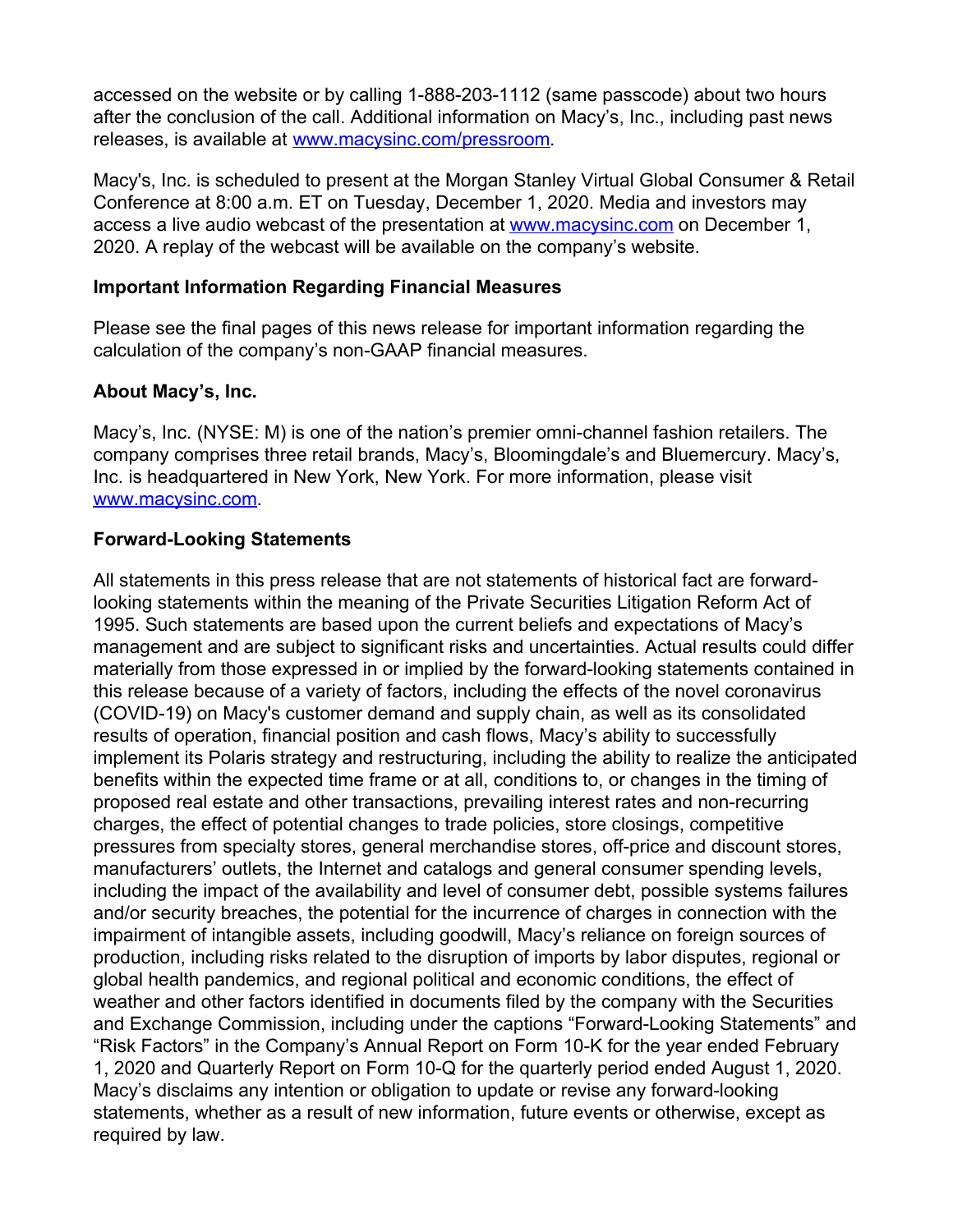# Consolidated Statements of Operations (Unaudited) (Note 1) (All amounts in millions except percentages and per share figures)

|                                                         |            | 13 Weeks Ended                                    | 13 Weeks Ended<br>November 2, |                                           |  |  |
|---------------------------------------------------------|------------|---------------------------------------------------|-------------------------------|-------------------------------------------|--|--|
|                                                         | \$         | October 31, 2020<br>$%$ to<br><b>Net</b><br>sales | \$                            | 2019<br>$%$ to<br>Net sales               |  |  |
| Net sales                                               | \$3,990    |                                                   | \$5,173                       |                                           |  |  |
| Credit card revenues, net                               | 195        | 4.9%                                              | 183                           | 3.5%                                      |  |  |
| Cost of sales                                           |            |                                                   |                               | $(2,569)$ $(64.4\%)$ $(3,106)$ $(60.0\%)$ |  |  |
| Selling, general and administrative expenses            |            | $(1,726)$ $(43.3\%)$                              |                               | $(2,202)$ $(42.6\%)$                      |  |  |
| Gains on sale of real estate                            | 3          | 0.1%                                              | 17                            | 0.3%                                      |  |  |
| Restructuring, impairment and other costs               | (20)       | $(0.5\%)$                                         | (13)                          | $(0.2\%)$                                 |  |  |
| Operating income (loss)                                 | (127)      | $(3.2\%)$                                         | 52                            | 1.0%                                      |  |  |
| Benefit plan income, net                                | 16         |                                                   | 8                             |                                           |  |  |
| Settlement charges                                      | (26)       |                                                   | (12)                          |                                           |  |  |
| Interest expense, net                                   | (80)       |                                                   | (48)                          |                                           |  |  |
| Income (loss) before income taxes                       | (217)      |                                                   |                               |                                           |  |  |
| Federal, state and local income tax benefit (Note<br>3) | 126        |                                                   | 2                             |                                           |  |  |
| Net income (loss)                                       | \$<br>(91) |                                                   | 2                             |                                           |  |  |
| Basic earnings (loss) per share                         | (0.29)     |                                                   | 0.01                          |                                           |  |  |
| Diluted earnings (loss) per share                       | (0.29)     |                                                   | 0.01                          |                                           |  |  |

Average common shares: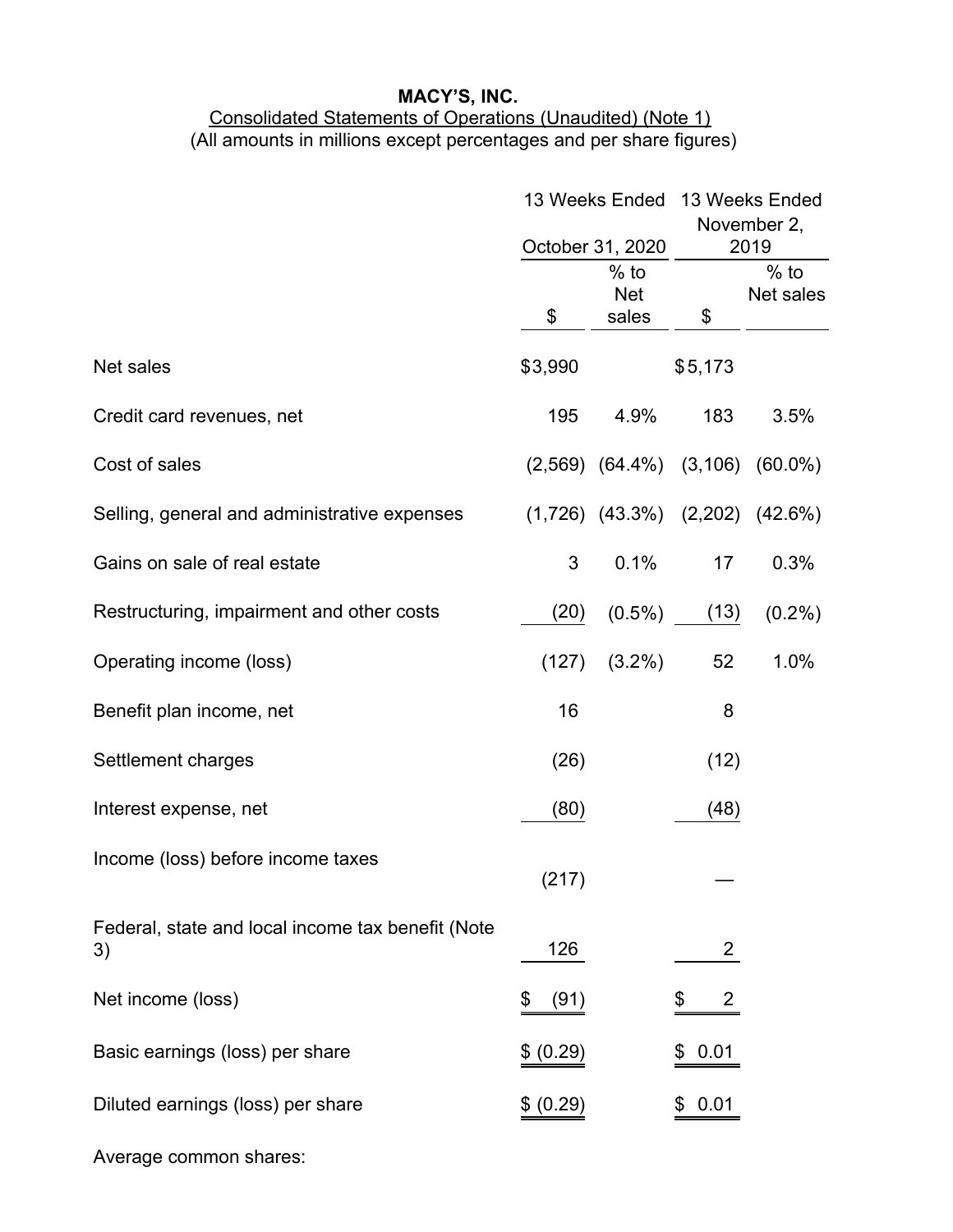| <b>Basic</b>                            | 311.2    | 309.9         |       |
|-----------------------------------------|----------|---------------|-------|
| <b>Diluted</b>                          | 311.2    | 311.0         |       |
| End of period common shares outstanding | 310.3    | 309.0         |       |
| <b>Supplemental Financial Measures:</b> |          |               |       |
| Gross Margin (Note 4)                   | \$1,421  | 35.6% \$2,067 | 40.0% |
| Depreciation and amortization expense   | 250<br>S | 252           |       |

## Consolidated Statements of Operations (Unaudited) (Note 1) (All amounts in millions except percentages and per share figures)

|                                                    |                  |                               | 39 Weeks Ended 39 Weeks Ended<br>November 2, |                               |  |  |
|----------------------------------------------------|------------------|-------------------------------|----------------------------------------------|-------------------------------|--|--|
|                                                    | October 31, 2020 |                               | 2019                                         |                               |  |  |
|                                                    | \$               | $%$ to<br><b>Net</b><br>sales | \$                                           | $%$ to<br><b>Net</b><br>sales |  |  |
| Net sales                                          | \$10,566         |                               | \$16,223                                     |                               |  |  |
| Credit card revenues, net                          | 494              | 4.7%                          | 531                                          | 3.3%                          |  |  |
| Cost of sales                                      |                  | $(7,788)$ $(73.7\%)$          |                                              | $(9,905)$ $(61.1\%)$          |  |  |
| Selling, general and administrative expenses       |                  | $(4,723)$ $(44.7\%)$          |                                              | $(6,489)$ $(40.0\%)$          |  |  |
| Gains on sale of real estate                       | 20               | 0.2%                          | 67                                           | 0.4%                          |  |  |
| Impairment, restructuring and other costs (Note 2) |                  | $(3,445)$ $(32.6\%)$          | (16)                                         | $(0.1\%)$                     |  |  |
| Operating income (loss)                            |                  | $(4,876)$ $(46.1\%)$          | 411                                          | 2.5%                          |  |  |
| Benefit plan income, net                           | 37               |                               | 23                                           |                               |  |  |
| Settlement charges                                 | (65)             |                               | (12)                                         |                               |  |  |
| Interest expense, net                              | (196)            |                               | (143)                                        |                               |  |  |
| Financing costs                                    | (4)              |                               |                                              |                               |  |  |
| Income (loss) before income taxes                  | (5, 104)         |                               | 279                                          |                               |  |  |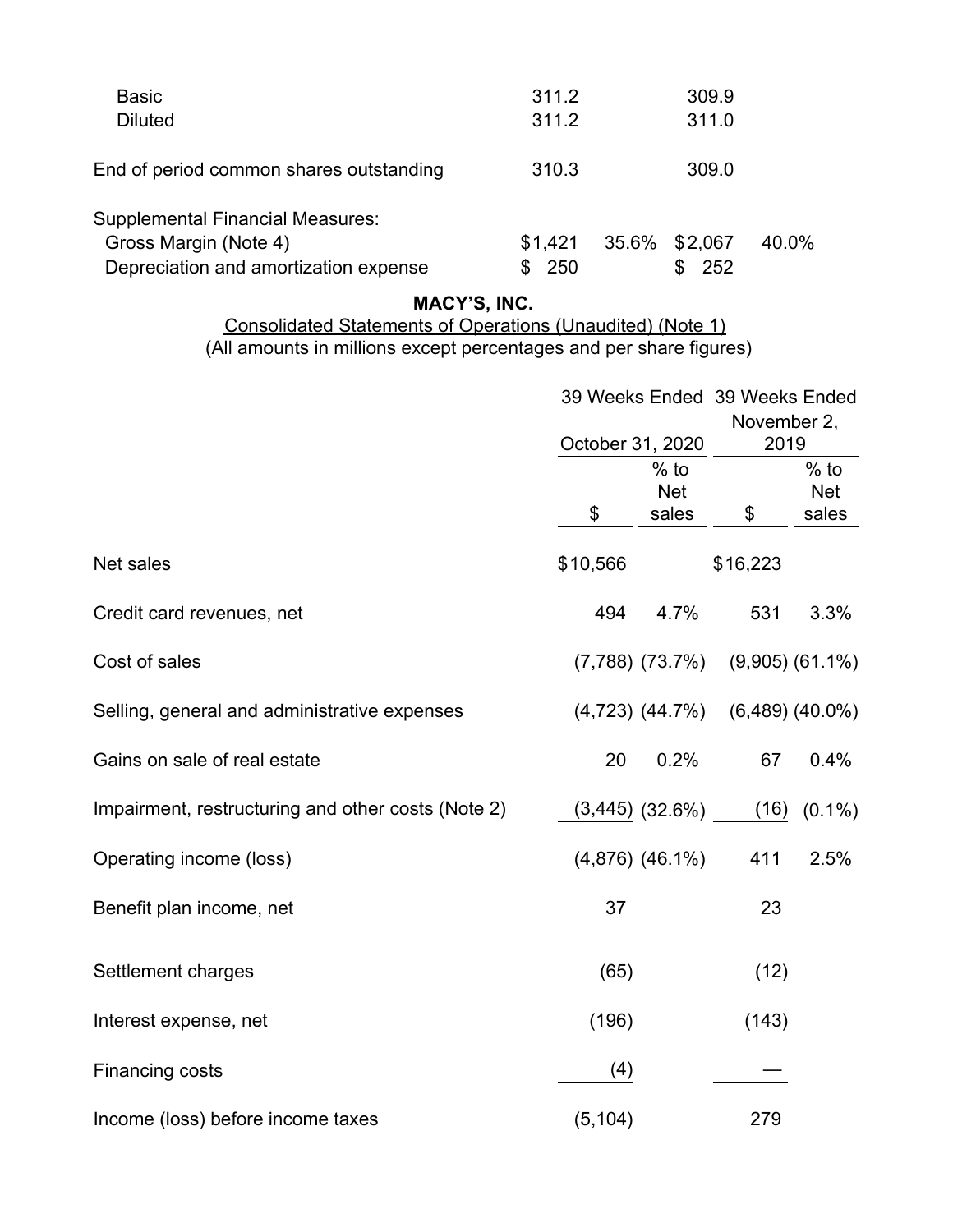| Federal, state and local income tax benefit (expense)<br>(Note 3)                                         |                            |          | 1,000          |                     | (55)                              |       |
|-----------------------------------------------------------------------------------------------------------|----------------------------|----------|----------------|---------------------|-----------------------------------|-------|
| Net income (loss)                                                                                         |                            |          | \$ (4, 104)    |                     | \$<br>224                         |       |
| Basic earnings (loss) per share                                                                           |                            | \$       | (13.20)        |                     | \$<br>0.72                        |       |
| Diluted earnings (loss) per share                                                                         |                            |          | \$ (13.20)     |                     | \$<br>0.72                        |       |
| Average common shares:<br><b>Basic</b><br><b>Diluted</b>                                                  |                            |          | 311.0<br>311.0 |                     | 309.6<br>311.3                    |       |
| End of period common shares outstanding                                                                   |                            |          | 310.3          |                     | 309.0                             |       |
| <b>Supplemental Financial Measures:</b><br>Gross Margin (Note 4)<br>Depreciation and amortization expense |                            | \$<br>\$ | 2,778<br>722   |                     | \$<br>26.3% \$ 6,318 38.9%<br>725 |       |
| <b>Consolidated Balance Sheets (Unaudited) (Note 1)</b>                                                   | MACY'S, INC.<br>(millions) |          |                |                     |                                   |       |
|                                                                                                           | October 31,<br>2020        |          |                | February 1,<br>2020 | November 2,<br>2019               |       |
| <b>ASSETS:</b>                                                                                            |                            |          |                |                     |                                   |       |
| <b>Current Assets:</b>                                                                                    |                            |          |                |                     |                                   |       |
| Cash and cash equivalents                                                                                 | \$                         | 1,551 \$ |                | 685\$               |                                   | 301   |
| Receivables                                                                                               |                            | 185      |                | 409                 |                                   | 175   |
| Merchandise inventories                                                                                   |                            | 5,144    |                | 5,188               |                                   | 7,256 |
| Prepaid expenses and other current                                                                        |                            |          |                |                     |                                   |       |
| assets                                                                                                    |                            | 477      |                | 528                 |                                   | 569   |
| <b>Total Current Assets</b>                                                                               |                            | 7,357    |                | 6,810               |                                   | 8,301 |
| Property and Equipment – net                                                                              |                            | 6,122    |                | 6,633               |                                   | 6,558 |
| <b>Right of Use Assets</b>                                                                                |                            | 3,028    |                | 2,668               |                                   | 2,596 |
| Goodwill                                                                                                  |                            | 828      |                | 3,908               |                                   | 3,908 |
| Other Intangible Assets – net                                                                             |                            | 437      |                | 439                 |                                   | 440   |

Other Assets **1,442** 714 744

Total Assets  $\frac{\$}{21,172}\frac{\$}{22,547}$ 

LIABILITIES AND SHAREHOLDERS' EQUITY: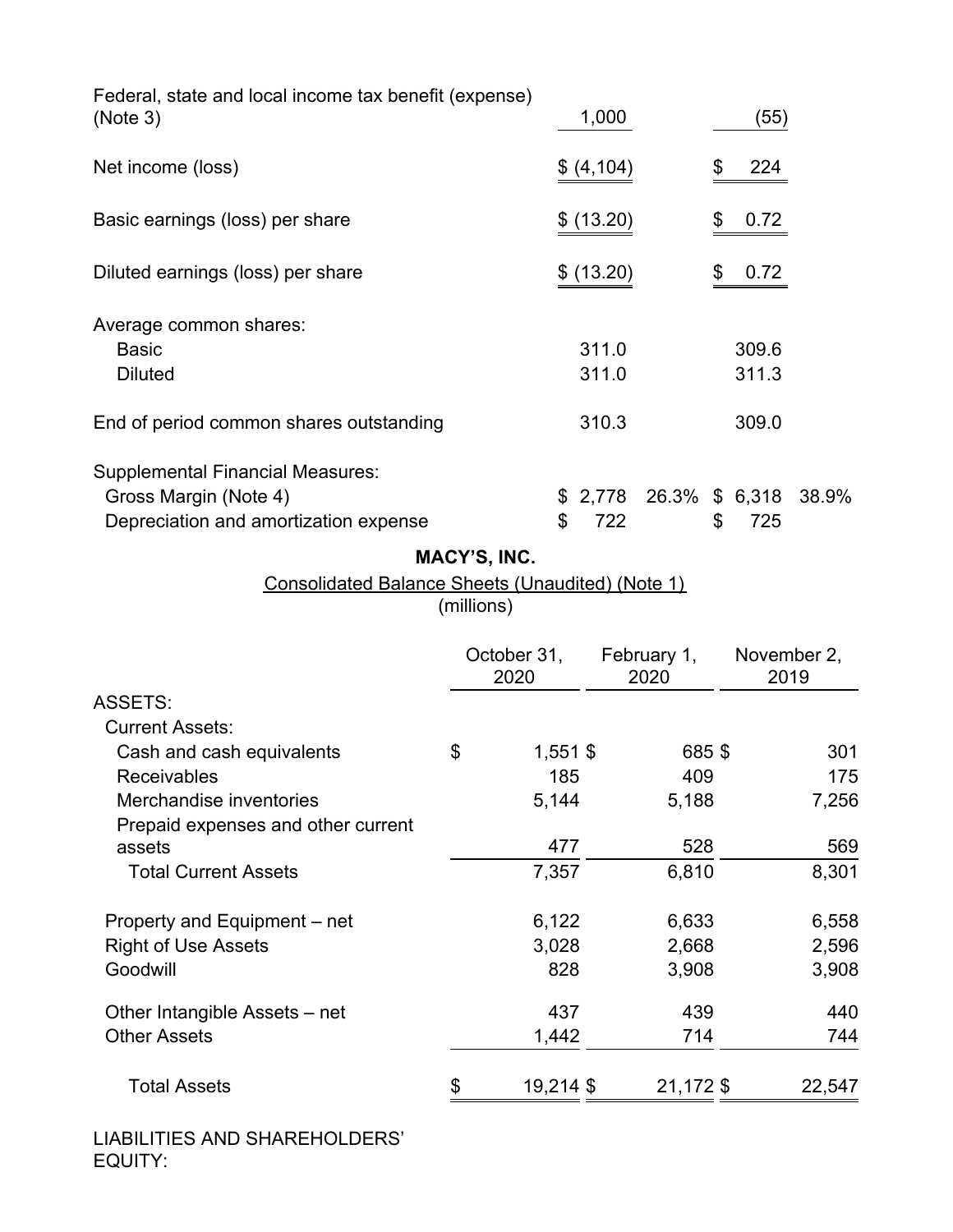| <b>Current Liabilities:</b>         |                 |           |        |
|-------------------------------------|-----------------|-----------|--------|
| Short-term debt                     | \$<br>536 \$    | 539 \$    | 6      |
| Merchandise accounts payable        | 3,267           | 1,682     | 3,427  |
| Accounts payable and accrued        |                 |           |        |
| liabilities                         | 2,848           | 3,448     | 3,046  |
| Income taxes                        |                 | 81        |        |
| <b>Total Current Liabilities</b>    | 6,651           | 5,750     | 6,479  |
| Long-Term Debt                      | 4,852           | 3,621     | 4,677  |
| Long-Term Lease Liabilities         | 3,266           | 2,918     | 2,819  |
| Deferred Income Taxes               | 917             | 1,169     | 1,200  |
| <b>Other Liabilities</b>            | 1,285           | 1,337     | 1,315  |
| <b>Shareholders' Equity</b>         | 2,243           | 6,377     | 6,057  |
| Total Liabilities and Shareholders' |                 |           |        |
| Equity                              | \$<br>19,214 \$ | 21,172 \$ | 22,547 |

# Consolidated Statements of Cash Flows (Unaudited) (Notes 1 and 5)

(millions)

|                                                                                                    | 39 Weeks            | 39 Weeks |
|----------------------------------------------------------------------------------------------------|---------------------|----------|
|                                                                                                    | Ended               | Ended    |
|                                                                                                    | October             | November |
|                                                                                                    | 31, 2020            | 2, 2019  |
| Cash flows from operating activities:                                                              |                     |          |
| Net income (loss)                                                                                  | \$<br>$(4, 104)$ \$ | 224      |
| Adjustments to reconcile net income (loss) to net cash<br>provided (used) by operating activities: |                     |          |
| Impairment, restructuring and other costs                                                          | 3,445               | 16       |
| Settlement charges                                                                                 | 65                  | 12       |
| Depreciation and amortization                                                                      | 722                 | 725      |
| Benefit plans                                                                                      | 36                  | 23       |
| Stock-based compensation expense                                                                   | 21                  | 40       |
| Gains on sale of real estate                                                                       | (20)                | (67)     |
| Deferred income taxes                                                                              | (270)               | 25       |
| Amortization of financing costs and premium on acquired                                            |                     |          |
| debt                                                                                               | 11                  | 1        |
| Changes in assets and liabilities:                                                                 |                     |          |
| Decrease in receivables                                                                            | 223                 | 224      |
| (Increase) decrease in merchandise inventories                                                     | 34                  | (1,993)  |
| Decrease in prepaid expenses and other current assets                                              | 29                  | 13       |
| Increase in merchandise accounts payable                                                           | 1,612               | 1,648    |
| Decrease in accounts payable and accrued liabilities                                               | (598)               | (470)    |
| Decrease in current income taxes                                                                   | (818)               | (168)    |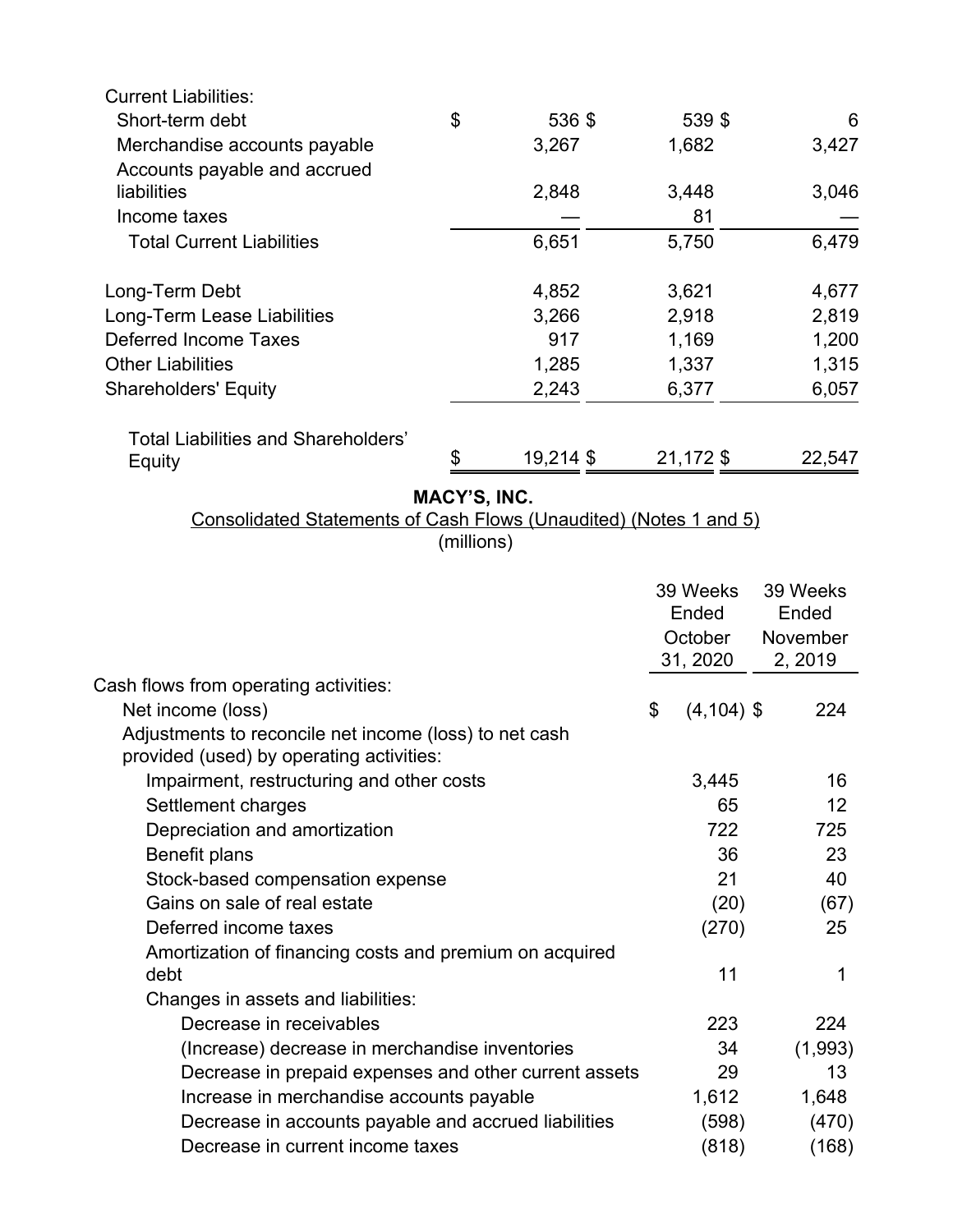| Change in other assets and liabilities                           | (144)       | (81)  |
|------------------------------------------------------------------|-------------|-------|
| Net cash provided by operating activities                        | 244         | 172   |
| Cash flows from investing activities:                            |             |       |
| Purchase of property and equipment                               | (290)       | (623) |
| Capitalized software                                             | (96)        | (189) |
| Disposition of property and equipment                            | 39          | 73    |
| Other, net                                                       | 33          | 10    |
| Net cash used by investing activities                            | (314)       | (729) |
| Cash flows from financing activities:                            |             |       |
| Debt issued                                                      | 2,780       |       |
| Debt issuance costs                                              | (102)       | (3)   |
| Debt repaid                                                      | (1,508)     | (42)  |
| Dividends paid                                                   | (117)       | (349) |
| Increase (decrease) in outstanding checks                        | (90)        | 49    |
| Acquisition of treasury stock                                    |             | (1)   |
| Issuance of common stock                                         |             | 6     |
| Net cash provided (used) by financing activities                 | 963         | (340) |
| Net increase (decrease) in cash, cash equivalents and restricted |             |       |
| cash                                                             | 893         | (897) |
| Cash, cash equivalents and restricted cash beginning of period   | 731         | 1,248 |
| Cash, cash equivalents and restricted cash end of period         | 1,624<br>\$ | 351   |

## Consolidated Financial Statements (Unaudited)

Notes:

- (1)As a result of the seasonal nature of the retail business, the results of operations for the 13 and 39 weeks ended October 31, 2020 and November 2, 2019 are not necessarily indicative of such results for the fiscal year. Certain reclassifications were made to the prior period's amounts to conform with the classifications of such amounts in the most recent period.
- (2) The 39 weeks ended October 31, 2020 also include non-cash impairment charges totaling \$3.2 billion, which consist of a \$3.1 billion goodwill impairment charge and an \$83 million impairment charge on long-lived tangible and right of use assets.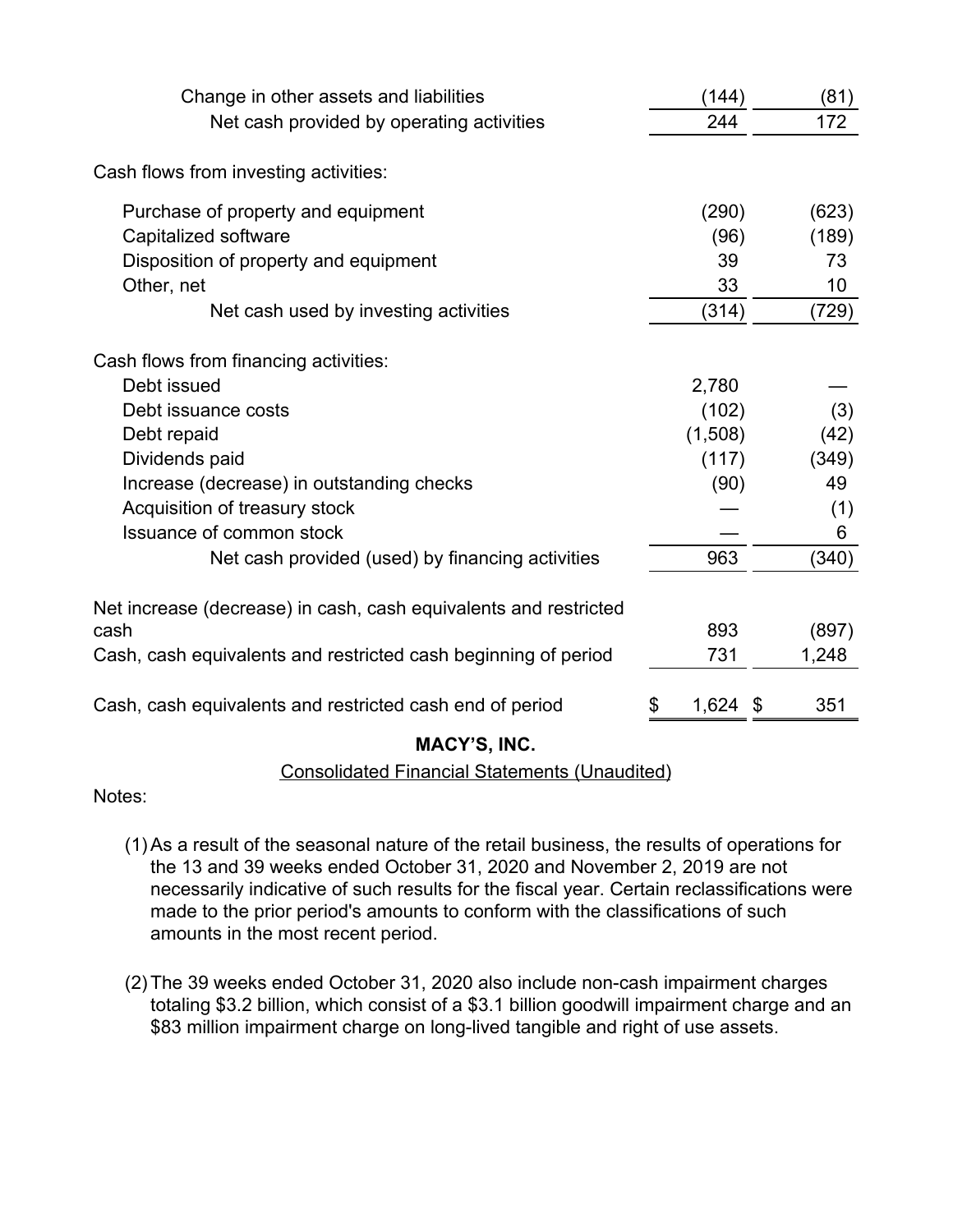- (3) The income tax benefits of \$126 million and \$1.0 billion, or 58.1% and 19.6% of pretax loss, for the 13 and 39 weeks ended October 31, 2020 reflect a different projected benefit rate as compared to the company's federal income tax statutory rate of 21% due to the carryback of net operating losses as permitted under the CARES Act. For the 39 weeks ended October 31, 2020, the benefit of the available carryback of net operating losses was offset by the impact of the non-tax deductible component of the goodwill impairment charge and additional income tax expense associated with the deferred tax remeasurement recognized during the first quarter of 2020.
- (4) Gross margin is defined as net sales less cost of sales.
- (5) Restricted cash of \$73 million and \$50 million have been included with cash and cash equivalents for the 39 weeks ended October 31, 2020 and November 2, 2019, respectively.

## Important Information Regarding Non-GAAP Financial Measures

The company reports its financial results in accordance with U.S. generally accepted accounting principles (GAAP). However, management believes that certain non-GAAP financial measures provide users of the company's financial information with additional useful information in evaluating operating performance. Management believes that providing supplemental changes in comparable sales on an owned plus licensed basis and changes in comparable sales on an owned plus licensed basis, which includes adjusting for growth in comparable sales of departments licensed to third parties, assists in evaluating the company's ability to generate sales growth, whether through owned businesses or departments licensed to third parties, and in evaluating the impact of changes in the manner in which certain departments are operated. Earnings (loss) before interest, taxes, depreciation and amortization (EBITDA) is a non-GAAP financial measure which the company believes provides meaningful information about its operational efficiency by excluding the impact of changes in tax law and structure, debt levels and capital investment. In addition, management believes that excluding certain items from EBITDA, net income (loss) and diluted earnings (loss) per share that are not associated with the company's core operations and that may vary substantially in frequency and magnitude from period-to-period provides useful supplemental measures that assist in evaluating the company's ability to generate earnings and to more readily compare these metrics between past and future periods.

Non-GAAP financial measures should be viewed as supplementing, and not as an alternative or substitute for, the company's financial results prepared in accordance with GAAP. Certain of the items that may be excluded or included in non-GAAP financial measures may be significant items that could impact the company's financial position, results of operations or cash flows and should therefore be considered in assessing the company's actual and future financial condition and performance. Additionally, the amounts received by the company on account of sales of departments licensed to third parties are limited to commissions received on such sales. The methods used by the company to calculate its non-GAAP financial measures may differ significantly from methods used by other companies to compute similar measures. As a result, any non-GAAP financial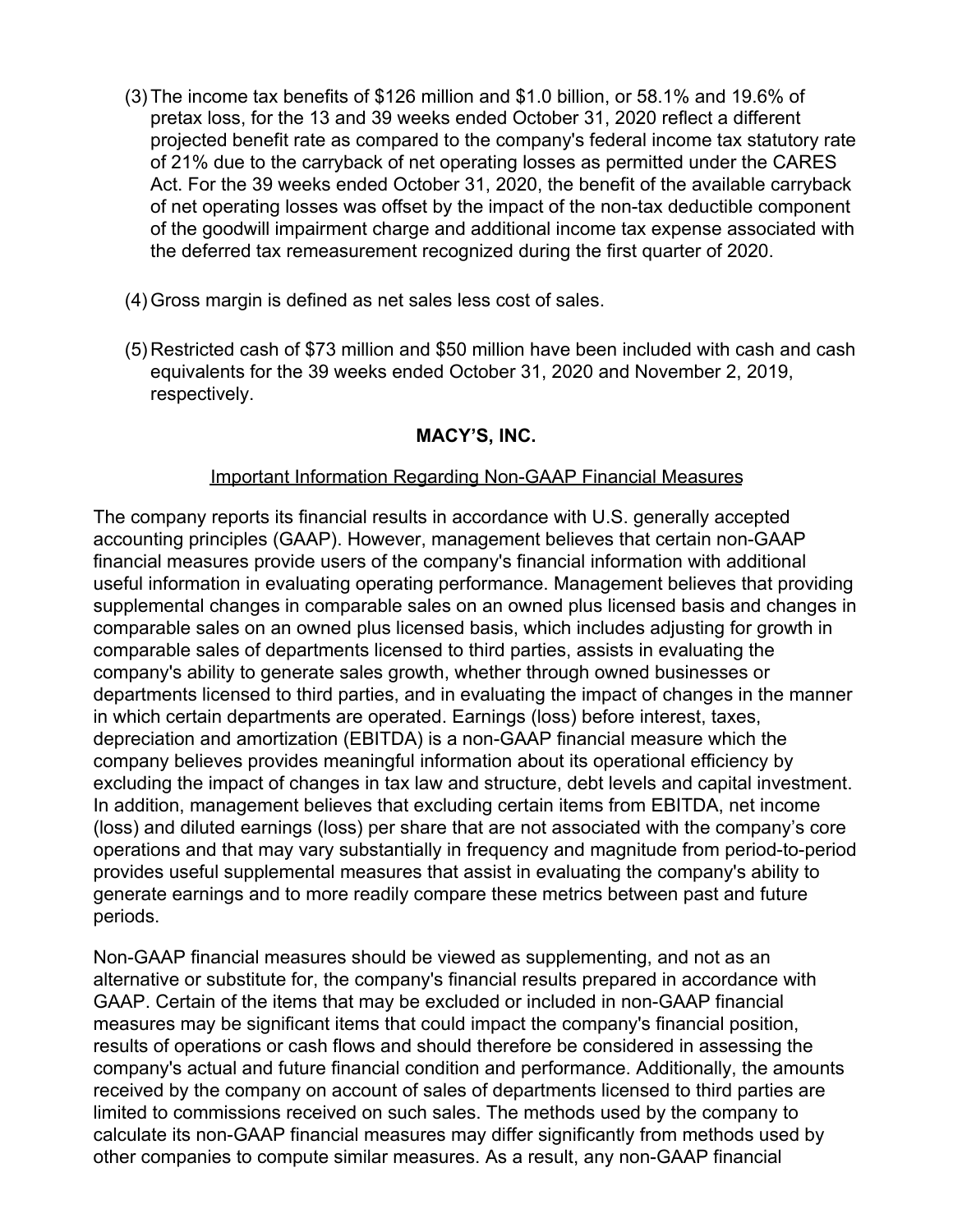measures presented herein may not be comparable to similar measures provided by other companies.

## **MACY'S, INC.**

## Important Information Regarding Non-GAAP Financial Measures (All amounts in millions except percentages and per share figures)

*Changes in Comparable Sales*

|                                                                                                                      | 13 Weeks<br>Ended   | 39 Weeks<br>Ended   |
|----------------------------------------------------------------------------------------------------------------------|---------------------|---------------------|
|                                                                                                                      | October 31,<br>2020 | October 31,<br>2020 |
| Decrease in comparable sales on an owned basis (Note 6)<br>Comparable sales growth impact of departments licensed to | $(21.0)\%$          | $(33.9)\%$          |
| third parties (Note 7)                                                                                               | 0.8%                | 0.1%                |
| Decrease in comparable sales on an owned plus licensed<br>basis                                                      | (20.2)%             | $(33.8)\%$          |
|                                                                                                                      |                     |                     |
|                                                                                                                      | 13 Weeks<br>Ended   | 39 Weeks<br>Ended   |
|                                                                                                                      | November 2,<br>2019 | November 2,<br>2019 |
| Decrease in comparable sales on an owned basis (Note 6)<br>Comparable sales growth impact of departments licensed to | (3.9)%              | (1.0)%              |
| third parties (Note 7)                                                                                               | 0.4%                | 0.2%                |
| Decrease in comparable sales on an owned plus licensed<br>basis                                                      | $(3.5)\%$           | (0.8)%              |

Notes:

(6) Represents the period-to-period percentage change in net sales from stores in operation throughout the year presented and the immediately preceding year and all online sales, excluding commissions from departments licensed to third parties. Stores impacted by a natural disaster or undergoing significant expansion or shrinkage remain in the comparable sales calculation unless the store, or material portion of the store, is closed for a significant period of time. No stores have been excluded as a result of the COVID-19 pandemic. Definitions and calculations of comparable sales may differ among companies in the retail industry.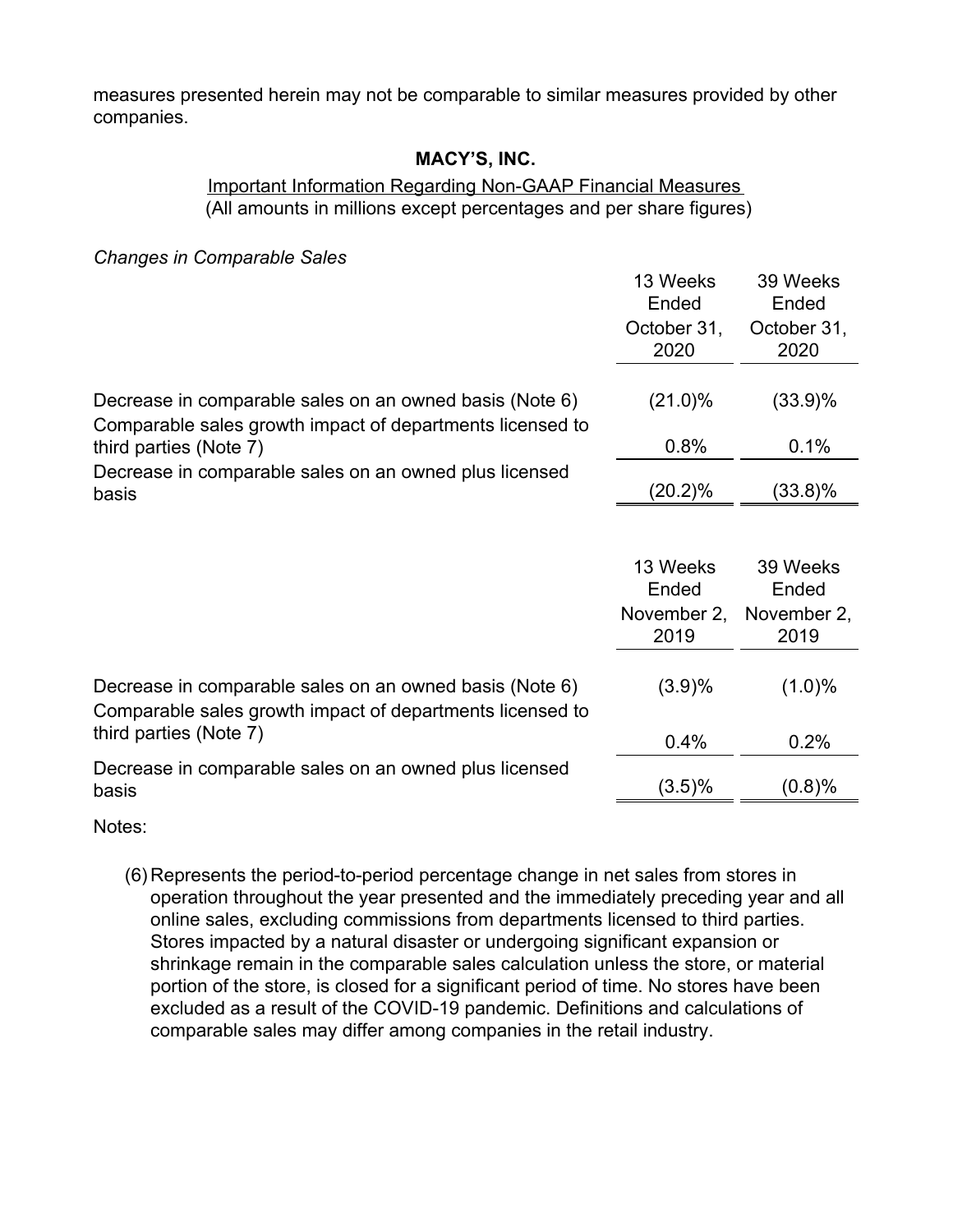(7) Represents the impact of including the sales of departments licensed to third parties occurring in stores in operation throughout the year presented and the immediately preceding year and all online sales in the calculation of comparable sales. The company licenses third parties to operate certain departments in its stores and online and receives commissions from these third parties based on a percentage of their net sales. In its financial statements prepared in conformity with GAAP, the company includes these commissions (rather than sales of the departments licensed to third parties) in its net sales. The company does not, however, include any amounts in respect of licensed department sales (or any commissions earned on such sales) in its comparable sales in accordance with GAAP (i.e., on an owned basis). The amounts of commissions earned on sales of departments licensed to third parties are not material to its net sales for the periods presented.

# **MACY'S, INC.**

Important Information Regarding Non-GAAP Financial Measures (All amounts in millions except percentages and per share figures)

Earnings (Loss) before Interest, Taxes, Depreciation and Amortization, Net Income (Loss) and Diluted Earnings (Loss) Per Share, Excluding Certain Items

Non-GAAP financial measures, excluding certain items below, are reconciled to the most directly comparable GAAP measure as follows:

- EBITDA and adjusted EBITDA are reconciled to GAAP net income (loss).
- Adjusted net income (loss) is reconciled to GAAP net income (loss).
- Adjusted diluted earnings (loss) per share is reconciled to GAAP diluted earnings (loss) per share.

*EBITDA and Adjusted EBITDA*

|                                           | October 31,<br>2020 | 13 Weeks Ended 13 Weeks Ended<br>November 2,<br>2019 |
|-------------------------------------------|---------------------|------------------------------------------------------|
| Net income (loss)                         | \$<br>(91)          | \$<br>2                                              |
| Interest expense, net                     | 80                  | 48                                                   |
| Federal, state and local income tax       |                     |                                                      |
| benefit                                   | (126)               | (2)                                                  |
| Depreciation and amortization             | 250                 | 252                                                  |
| <b>EBITDA</b>                             | 113                 | 300                                                  |
| Restructuring, impairment and other costs | 20                  | 13                                                   |
| Settlement charges                        | 26                  | 12                                                   |
| <b>Adjusted EBITDA</b>                    | \$<br>159           | \$<br>325                                            |

39 Weeks Ended 39 Weeks Ended October 31, 2020 November 2, 2019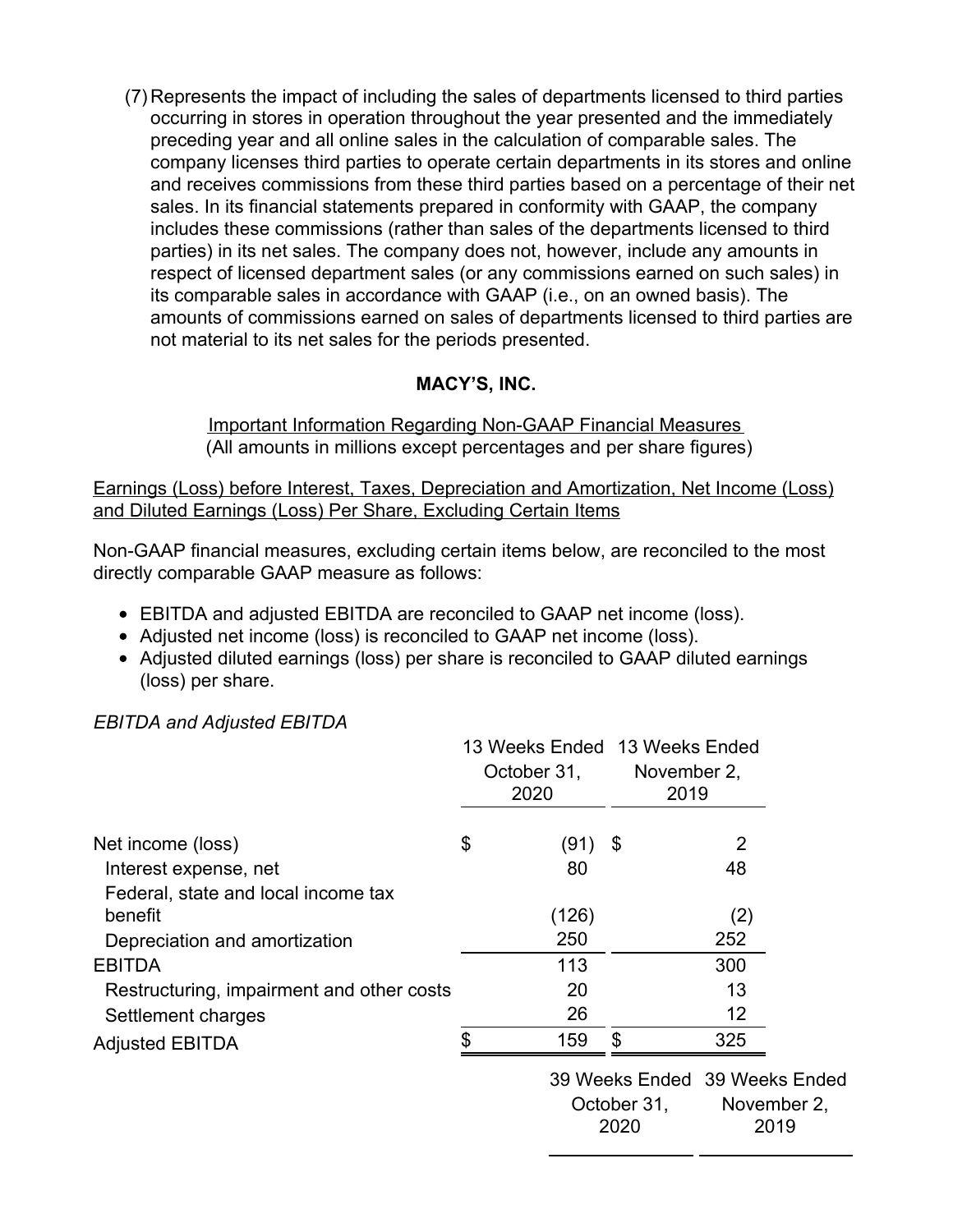| Net income (loss)                           | \$<br>$(4, 104)$ \$ | 224   |
|---------------------------------------------|---------------------|-------|
| Interest expense, net                       | 196                 | 143   |
| Financing costs                             | 4                   |       |
| Federal, state and local income tax expense |                     |       |
| (benefit)                                   | (1,000)             | 55    |
| Depreciation and amortization               | 722                 | 725   |
| <b>EBITDA</b>                               | (4, 182)            | 1,147 |
| Impairment, restructuring and other costs   | 3,445               | 16    |
| Settlement charges                          | 65                  | 12    |
| <b>Adjusted EBITDA</b>                      | (672)               | 1,175 |

Important Information Regarding Non-GAAP Financial Measures (All amounts in millions except percentages and per share figures)

*Adjusted Net Income (Loss) and Adjusted Diluted Earnings (Loss) Per Share*

|                                                                                                    | 13 Weeks Ended                     |                                | 13 Weeks Ended             |                                             |    |                      |                |                                                |
|----------------------------------------------------------------------------------------------------|------------------------------------|--------------------------------|----------------------------|---------------------------------------------|----|----------------------|----------------|------------------------------------------------|
|                                                                                                    |                                    |                                |                            | October 31, 2020                            |    |                      |                | November 2, 2019                               |
|                                                                                                    |                                    | <b>Net</b><br>Income<br>(Loss) |                            | <b>Diluted Earnings</b><br>(Loss) Per Share |    | <b>Net</b><br>Income |                | <b>Diluted</b><br><b>Earnings Per</b><br>Share |
| As reported                                                                                        | \$                                 | $(91)$ \$                      |                            | (0.29)                                      | \$ | 2 <sup>1</sup>       | - \$           | 0.01                                           |
| Restructuring, impairment and<br>other costs<br>Settlement charges<br>Income tax impact of certain |                                    | 20<br>26                       |                            | 0.06<br>0.09                                |    | 13<br>12             |                | 0.04<br>0.04                                   |
| items identified above                                                                             |                                    | (15)                           |                            | (0.05)                                      |    | (6)                  |                | (0.02)                                         |
| As adjusted                                                                                        | \$                                 | (60)                           | $\boldsymbol{\mathsf{\$}}$ | (0.19)                                      | \$ | 21                   | $\mathfrak{S}$ | 0.07                                           |
|                                                                                                    | 39 Weeks Ended<br>October 31, 2020 |                                |                            |                                             |    |                      |                |                                                |
|                                                                                                    |                                    |                                |                            |                                             |    |                      |                | 39 Weeks Ended<br>November 2, 2019             |
|                                                                                                    |                                    | <b>Net</b><br>Income<br>(Loss) |                            | <b>Diluted Earnings</b><br>(Loss) Per Share |    | <b>Net</b><br>Income |                | <b>Diluted Earnings</b><br>Per Share           |
| As reported                                                                                        | \$                                 | $(4, 104)$ \$                  |                            | (13.20)                                     | \$ | $224$ \$             |                | 0.72                                           |
| Impairment, restructuring and<br>other costs                                                       |                                    | 3,445                          |                            | 11.08                                       |    | 16                   |                | 0.05                                           |
| Settlement charges                                                                                 |                                    | 65                             |                            | 0.21                                        |    | 12                   |                | 0.04                                           |
| Financing costs                                                                                    |                                    | 4                              |                            | 0.01                                        |    |                      |                |                                                |